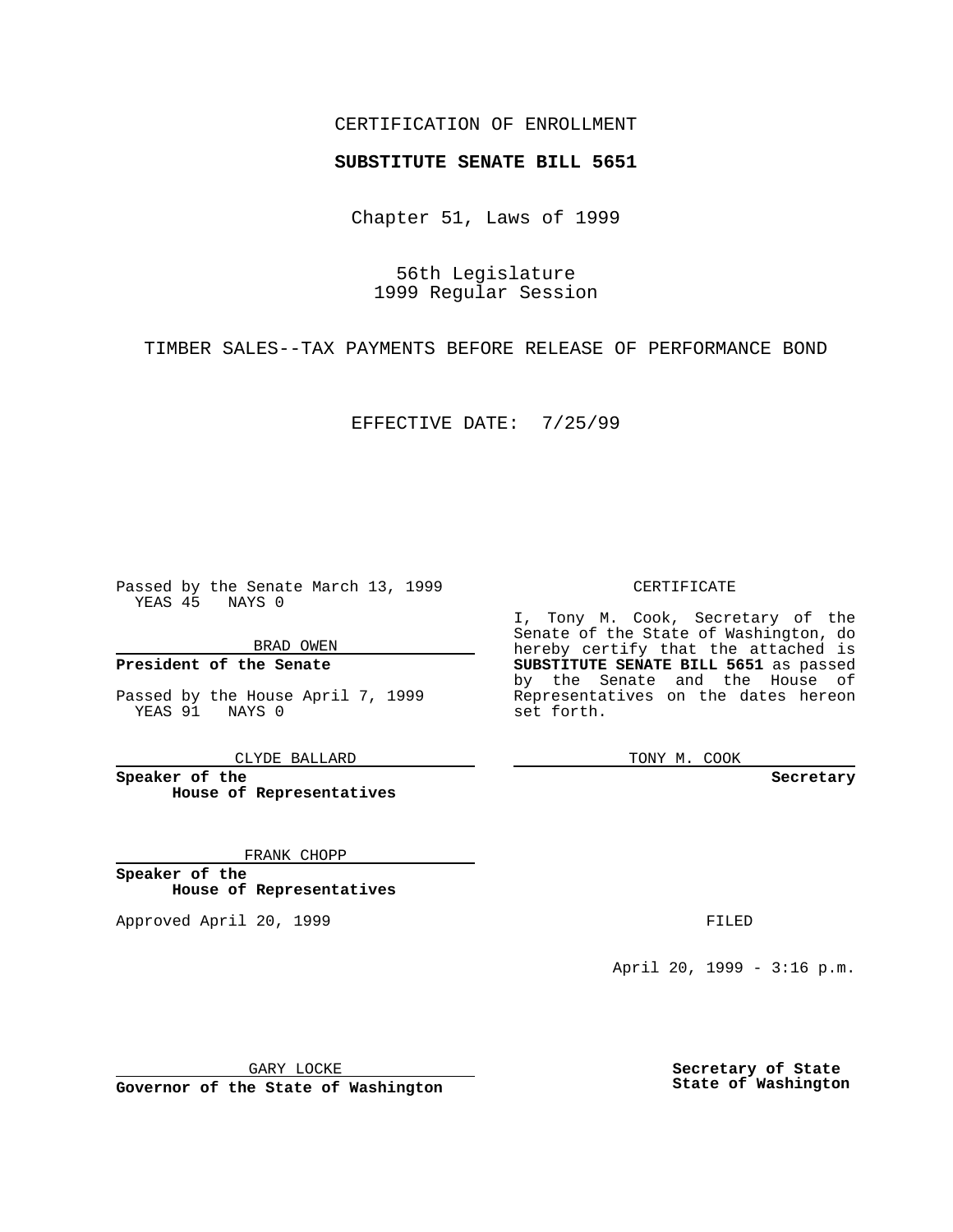## **SUBSTITUTE SENATE BILL 5651** \_\_\_\_\_\_\_\_\_\_\_\_\_\_\_\_\_\_\_\_\_\_\_\_\_\_\_\_\_\_\_\_\_\_\_\_\_\_\_\_\_\_\_\_\_\_\_

\_\_\_\_\_\_\_\_\_\_\_\_\_\_\_\_\_\_\_\_\_\_\_\_\_\_\_\_\_\_\_\_\_\_\_\_\_\_\_\_\_\_\_\_\_\_\_

Passed Legislature - 1999 Regular Session

#### **State of Washington 56th Legislature 1999 Regular Session**

**By** Senate Committee on Natural Resources, Parks & Recreation (originally sponsored by Senators Winsley and Loveland)

Read first time 02/15/1999.

AN ACT Relating to timber sales; and amending RCW 79.01.132.

BE IT ENACTED BY THE LEGISLATURE OF THE STATE OF WASHINGTON:

 **Sec. 1.** RCW 79.01.132 and 1997 c 116 s 1 are each amended to read as follows:

 When any timber, fallen timber, stone, gravel, or other valuable material on state lands is sold separate from the land, it may be sold as a lump sum sale or as a scale sale. Lump sum sales under five thousand dollars appraised value shall be paid for in cash. The initial deposits required in RCW 79.01.204, not to exceed twenty-five percent of the actual or projected purchase price, but in the case of lump sum sales over five thousand dollars not less than five thousand dollars, shall be made on the day of the sale, and in the case of those sales appraised below the amount specified in RCW 79.01.200, the department of natural resources may require full cash payment on the day of sale. The purchaser shall notify the department of natural resources before any timber is cut and before removal or processing of any valuable materials on the sale area, at which time the department of natural resources may require, in the amount determined by the department, advance payment for the removal, processing, and/or cutting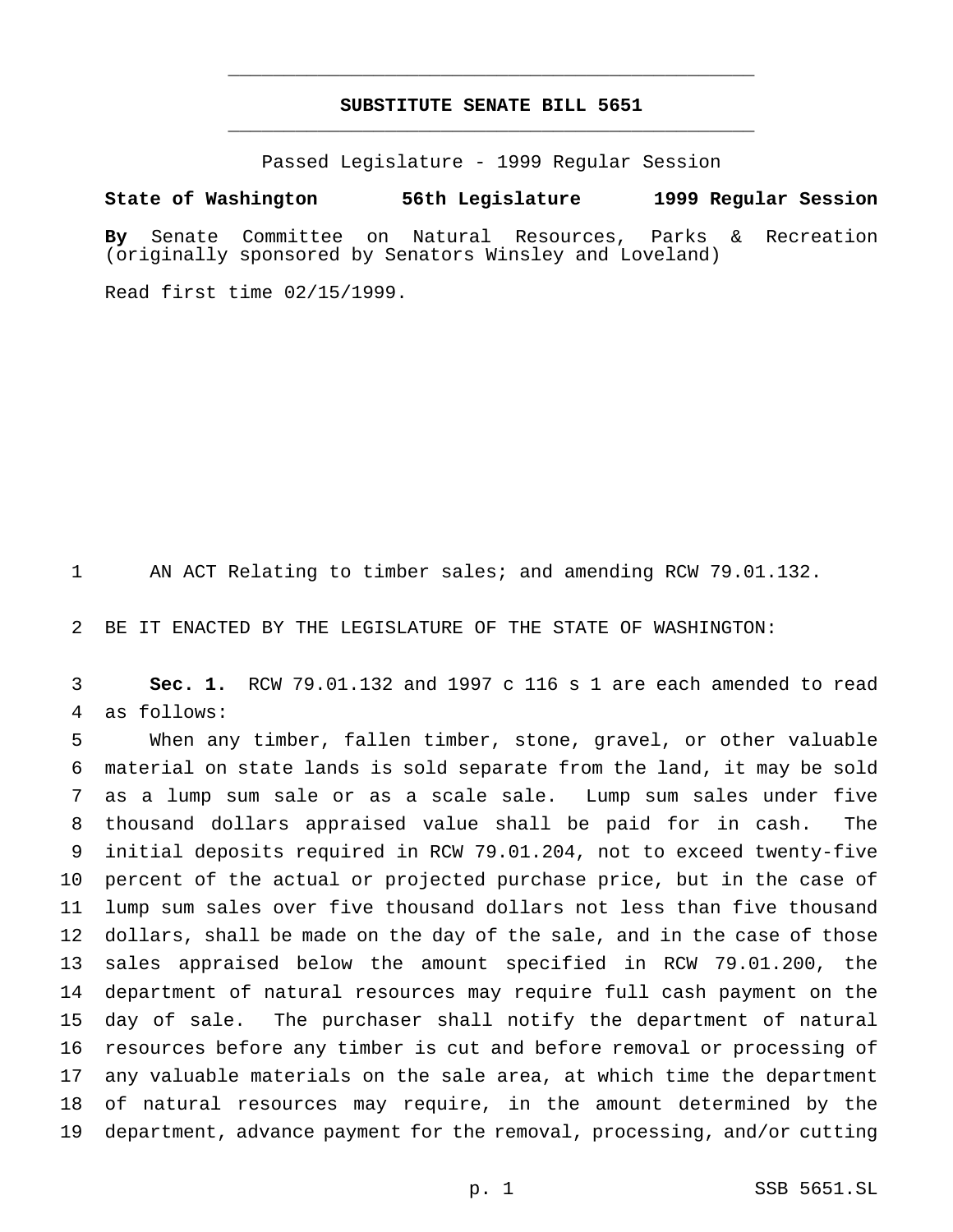of timber or other valuable materials, or bank letters of credit, payment bonds, or assignments of savings accounts acceptable to the department as adequate security. The amount of such advance payments and/or security shall at all times equal or exceed the value of timber cut and other valuable materials processed or removed until paid for. The initial deposit shall be maintained until all contract obligations of the purchaser are satisfied: PROVIDED HOWEVER, That all or a portion of said initial deposit may be applied as the final payment for said materials in the event the department of natural resources determines that adequate security exists for the performance or fulfillment of any remaining obligations of the purchaser under the sale contract.

 In all cases where timber, fallen timber, stone, gravel, or other valuable material is sold separate from the land, the same shall revert to the state if not removed from the land within the period specified in the sale contract. Said specified period shall not exceed five years from the date of the purchase thereof: PROVIDED, That the specified periods in the sale contract for stone, sand, fill material, or building stone shall not exceed twenty years: PROVIDED FURTHER, That in all cases where, in the judgment of the department of natural resources, the purchaser is acting in good faith and endeavoring to remove such materials, the department of natural resources may extend the time for the removal thereof for any period not exceeding twenty years from the date of purchase for the stone, sand, fill material or building stone or for a total of ten years beyond the normal termination date specified in the original sale contract for all other material, upon payment to the state of a sum to be fixed by the department of natural resources, based on the estimated loss of income per acre to the state resulting from the granting of the extension but in no event less than fifty dollars per extension, plus interest on the unpaid portion of the contract. The interest rate shall be fixed, from time to time, by rule adopted by the board of natural resources and shall not be less than six percent per annum. The applicable rate of interest as fixed at the date of sale and the maximum extension payment shall be set forth in the contract. The method for calculating the unpaid portion of the contract upon which such interest shall be paid by the purchaser shall be set forth in the contract. The department of natural resources shall pay into the state treasury all sums received for such extension and the same shall be credited to the fund to which